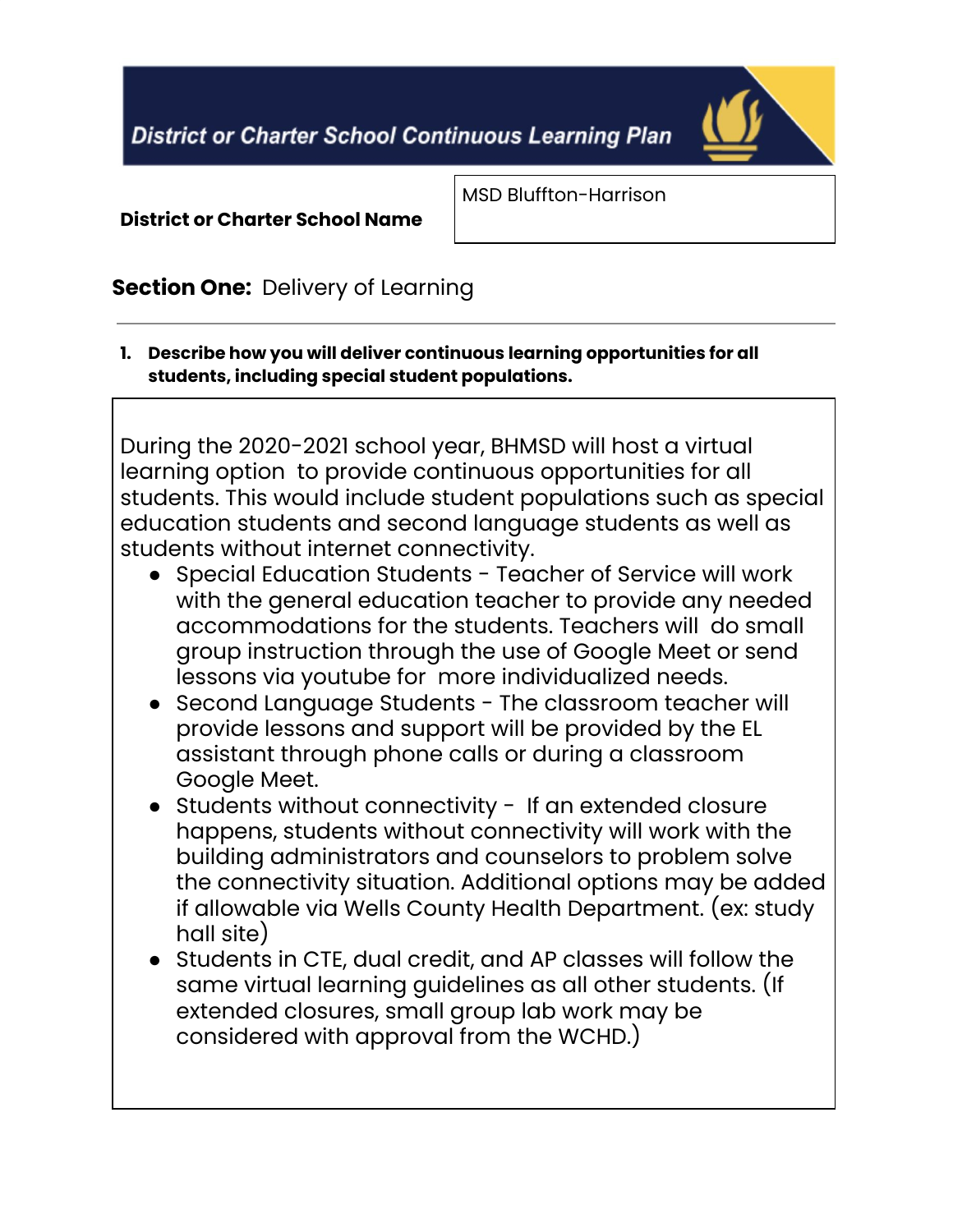## **The calendar and student information is listed below:**

In planning for the 2020-2021 school year, students will do one of two plans:

## 1. Traditional, in-person school:

Your student physically attends the school building for all services provided by BHMSD.

## 2. Virtual Learning:

Your student does not physically attend the school building. Rather your student participates in the learning environment over video conferencing sessions using a school issued device. Students are expected to participate in real-time with the traditional, in-person class sessions (e.g. a high school student is expected to connect virtually with their 1st period class from 7:40 a.m. to 9:05 a.m. or until the teacher concludes the lesson).

# **In the event of school closure for any reason, all students participate in the virtual learning option outlined more specifically below:**

IN THE EVENT OF A COVID-RELATED SCHOOL CLOSURE - ALL STUDENTS:

**Virtual Learning** will take place on a **2-hour delay schedule.** Students are expected to sign into the google meet for each class, participate in class, work on the assignments, and complete as assigned. BHMSD staff will report to buildings and will be available during the class google meet session and may also be reached via email, video conferencing, and telephone for any students who have questions about instructional tasks and/or assignments. Accommodations will be made on an individual basis for circumstances in which students do not have connectivity to complete the tasks. Any assignments given will be due the following day unless otherwise assigned. The same format will be used for a weather-related cancellation with all staff reporting unless approved on a day-by-day basis by the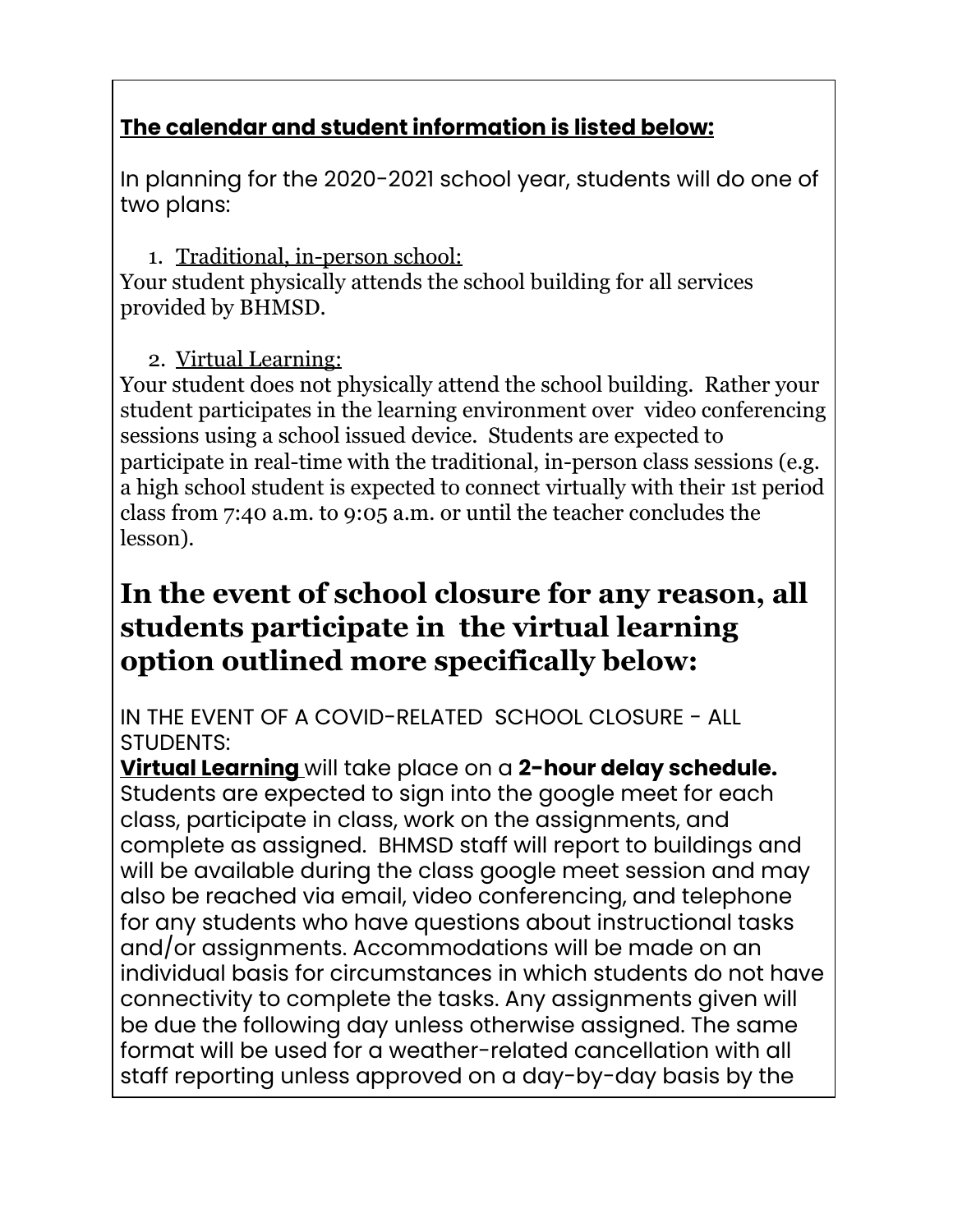building principal.

The Virtual Learning Schedule will be as follows: BHS - 2 hour delay schedule with 4 periods per day BMS - 2 hour delay schedule with 8 periods per day BHES - 10:00 a.m. ELA Google Meet, 1:00 p.m. Math Google Meet. Related arts and Title Reading services will take place at 11:00 a.m. for K-2 students and 12:30 p.m. for 3-4 students. Reach Room and Special Education students will have individual schedules coordinated by the teachers involved. When teachers are not teaching the ELA or Math block, they will do small group and individual meetings on a regular basis.

Each building will develop a prescription for virtual learning to meet the specific needs of the learners within the building. Teachers will participate in professional development at the beginning of the 2020-2021 school year to acquire skills needed to be able to meet and/or exceed the expectation of the prescription for virtual learning.

**Traditional eLearning Day:** In the event of a school closure that is a planned day for professional development or extended holiday, students will participate in an eLearning day with assignments posted to Canvas by 9:00 AM and due upon return to school.

#### **2. Describe how your district communicates expectations for continuous learning implementation to 1. ) students, 2.) families, and 3.) staff.**

Communication is the key to the success of our continuous learning. The following outlines communication to all stakeholders:

To Students: Classroom teachers, Administrators, virtual meetings at building level, classroom level, individual or small group as needed. Use of our LMS, Canvas, to post announcements and information for students.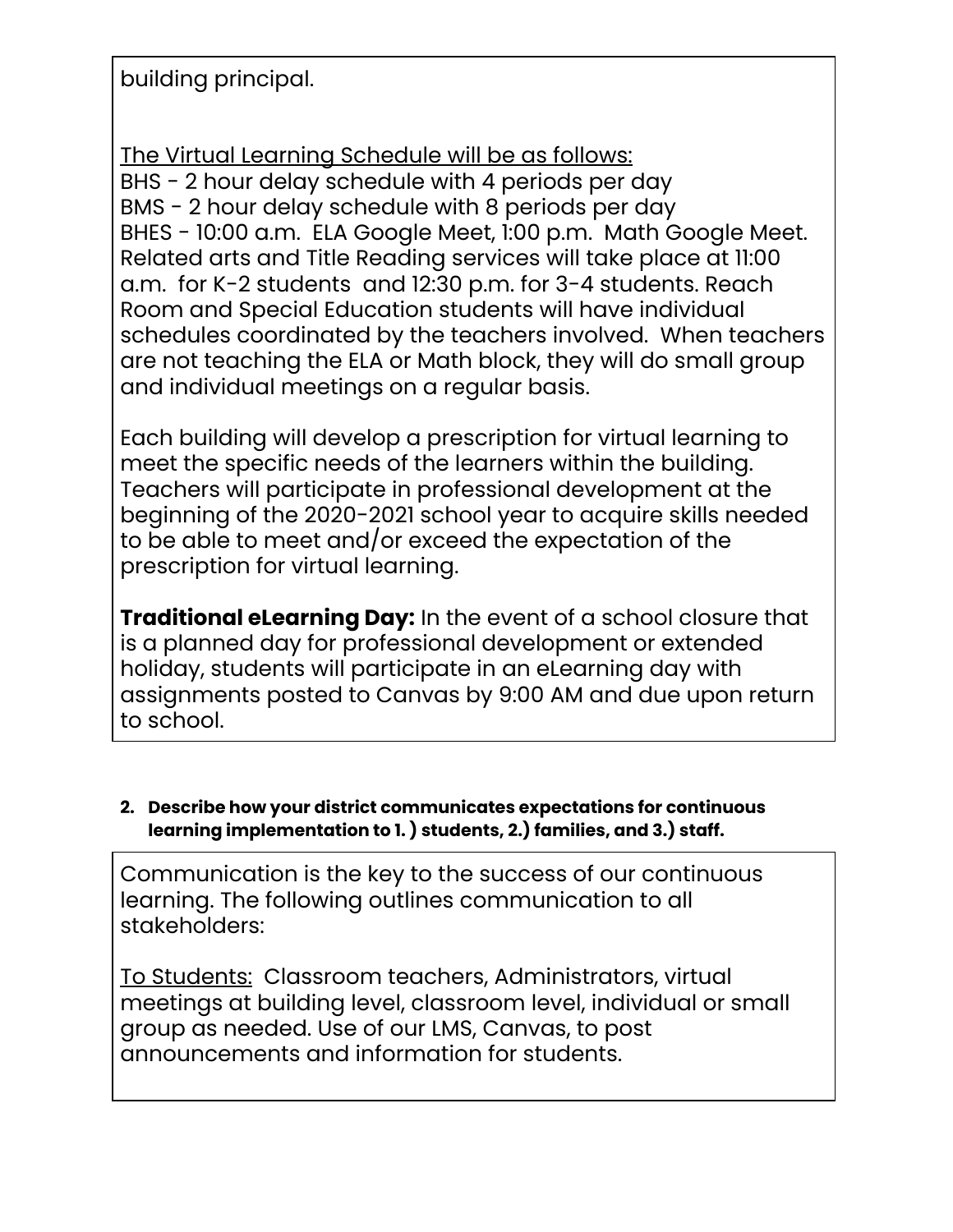To Families: School Messenger calls, emails, social media including Facebook and Twitter, school webpage with updated information including a Google Form for parents to submit questions which are answered and communicated back to families in a timely fashion and added to a district FAQ (if needed).

To Staff: Emails, Google Meet at the district level, building level, and team level, School Messenger calls to all staff.

#### **3. Describe student access to academic instruction, resources, and supports during continuous learning.**

BHMSD students have worked in a 1:1 environment for 7 years. Beginning in kindergarten, students have instruction in digital citizenship and keyboarding. Our students utilize their devices with ease.

The BHMSD staff is working diligently to ensure access by utilizing a variety of instructional techniques in the digital learning world. This would include but not limited to:

Learning Management System - Canvas Google Meet Zoom Screencastify Lessons YouTube lessons Q & A Sessions Individual communication with teacher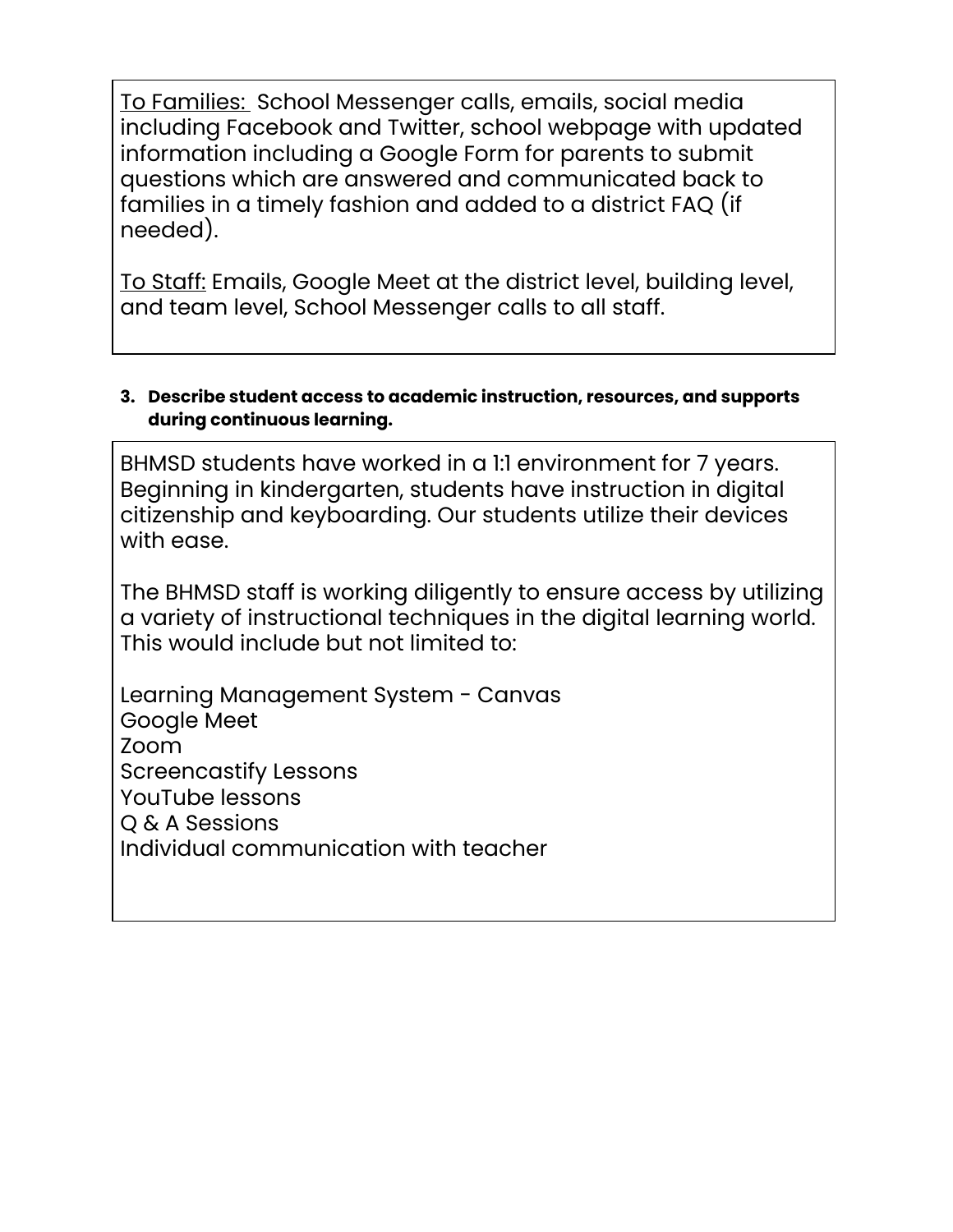**4. What equipment and tools are available to staff and students to enable your continuous learning plan? Please list.**

Students in grades K-4 utilize iPads and the LMS Canvas to access their eLearning.

Students in grades 5-12 utilize ChromeBooks and the LMS Canvas to access their eLearning.

Staff have MacBooks and iPads.

#### **5. Describe how educators and support staff are expected to connect with students and families on an ongoing basis.**

Educators are expected to connect with students through Google Meet and the Canvas LMS. Additionally, educators take attendance using Power School and reach out via email, phone, or an app such as Remind to check in on students who are not attending virtual sessions or not completing work. For students without connectivity, teachers, counselors, and administrators are working with families to find a solution.

Non-classroom teacher staff will reach out to students they serve in various ways. The list below are options, but is not fully inclusive of opportunities that staff may arise:

Title I/Tiger Club staff - Title I will host meets at 11:00 for grades K-2 and 12:30 for grades 3-4. Tiger Club staff will host meets at 10:30 for grades 5-6 and 12:30 for grades 7-8.

RTI/MTSS intervention times will be scheduled 4 times per week by the adult doing the intervention with the student. (BHES, BMS)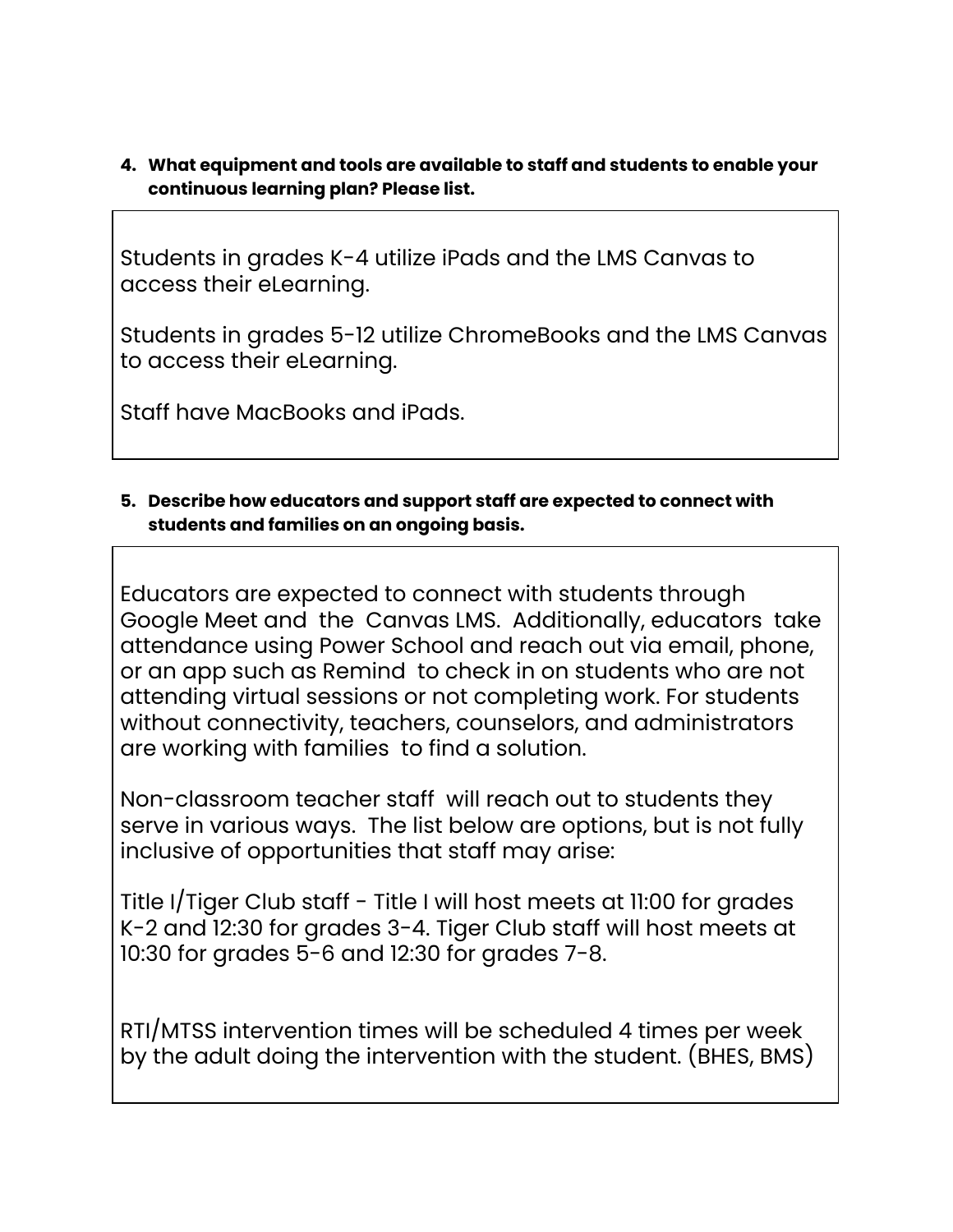Related Arts Staff - (BHES, BMS) Art, Music, PE, Technology, Health at BMS) - Google meets at 11:00 for grades K-2 and 12:30 for grades 3-4. At BMS, times are in alignment with the regular schedule.

EL staff - Classroom teacher of EL students in daily google meets, EL assistant attend google meets for ELA on a regular basis and assist over the phone to connect with EL families.

School Nurses - Health checks on students with health plans and students who are in self-quarantine due to COVID-19.

School Counselors - Google meets scheduled for whole class, small group work and individual google meets, phone calls, and emails with high-risk students.

Assistant Principals and Principals - Checking with the families of students who are not attending virtual meetings nor completing work through phone calls or home visits.

SRO is accessible to do student well checks.

Instructional Assistants - Assistant may be asked to work with remediation groups, Tier 2 and/or 3 interventions, small group work, or check-in on students for various reasons (All of these would be assigned and supervised by a certified staff member.)

#### **6. Describe your method for providing timely and meaningful academic feedback to students.**

Feedback is imperative to the learning process. Assignments submitted are graded and feedback provided by the classroom teacher through Canvas. Grades are submitted via PowerSchool. Parents have access to assignments/grades via PowerSchool. Weekly updates are emailed to parents. Students may be invited to attend remediation sessions using Google Meet which are in addition to the regularly scheduled virtual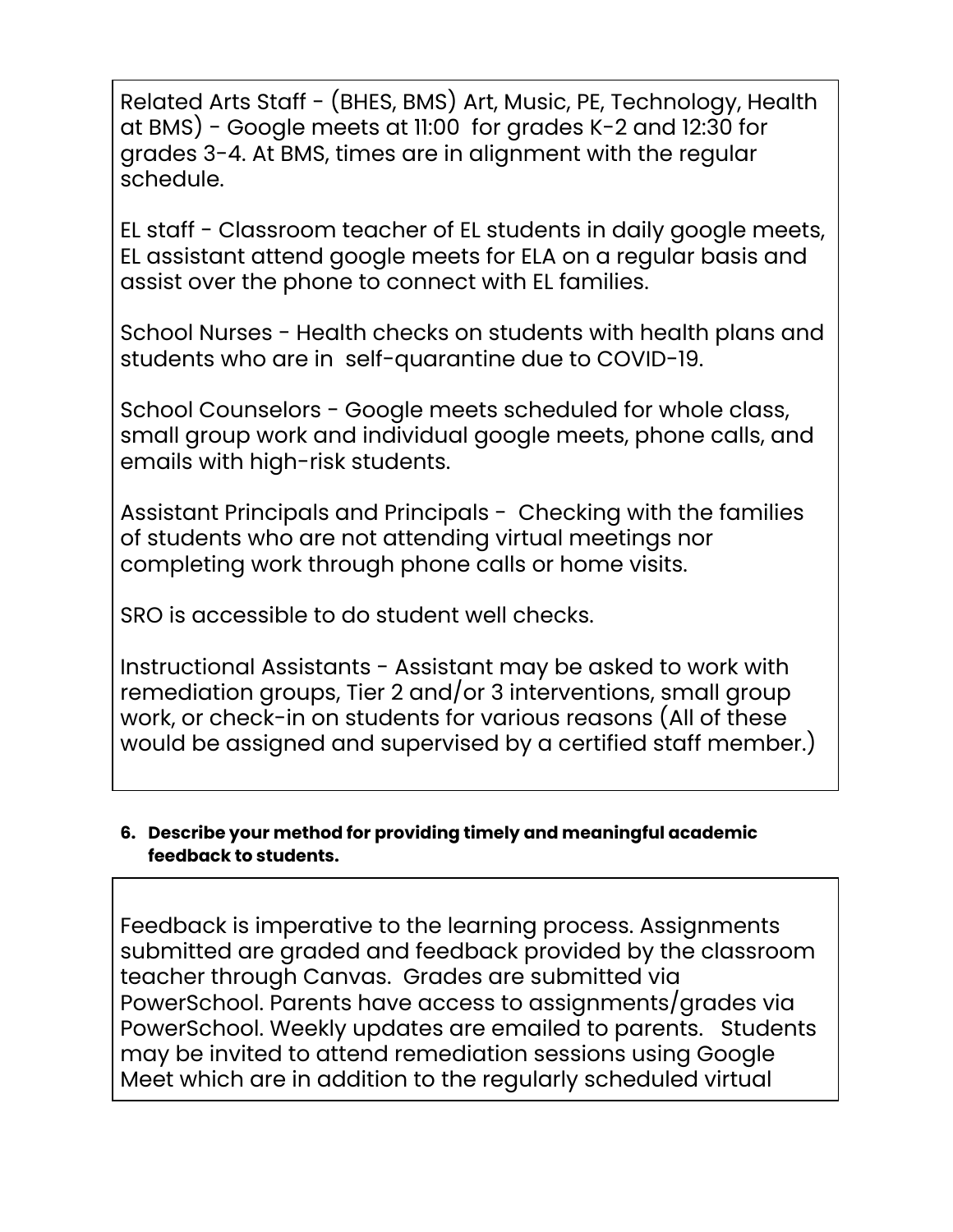meeting times. Parent conferences will take place with virtual learners to coincide with those attending traditional school. (2 times per academic year).

## **Section Two:** Achievement and Attendance

**7. Does your continuous learning plan provide an avenue for students to earn high school credits? If so, describe the approach.**

Students at BHS will earn high school credits:

Students in grades 9-12 (and any 8th graders taking a high school course for credit) must participate in virtual learning opportunities and complete assignments. Students who fail a course will not receive credit and may have to retake the course or recover the credits in a designated program.

### **8. Describe your attendance policy for continuous learning.**

Students are being counted as present in the three buildings as follows:

BHS: 1st period teacher takes attendance in PowerSchool. All other periods take attendance, but not in PowerSchool.

BMS: 1st period teacher takes attendance in PowerSchool. All other periods take attendance, but not in PowerSchool.

BHES: Classroom teacher takes attendance in PowerSchool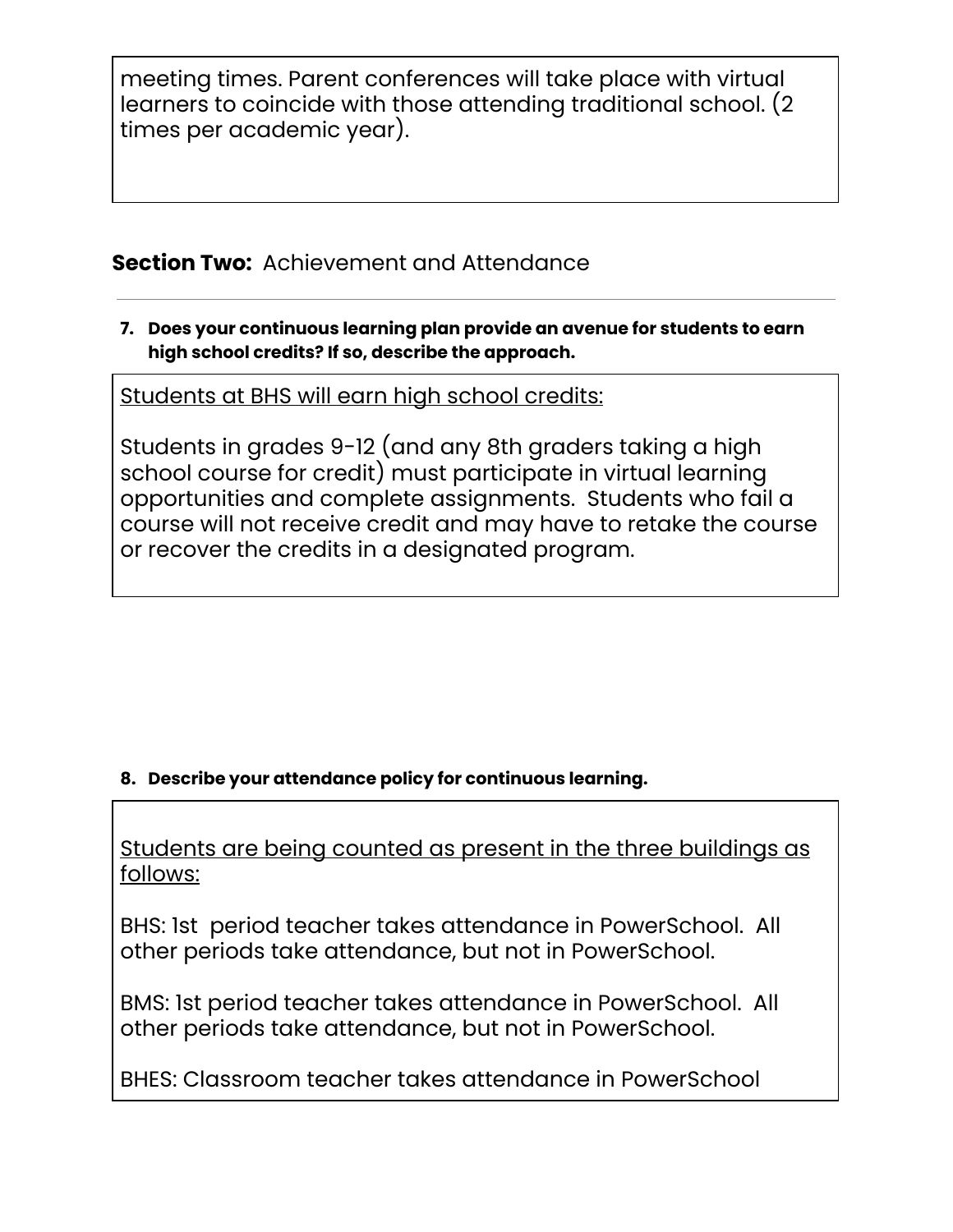during the AM session each day. The teacher takes attendance in the PM session, but not in PowerSchool.

Individual circumstances will be considered and attendance reported accordingly.

In all three buildings, teachers follow-up on attendance. If a student has not checked in by the end of a school day, the teacher reports to the administrator or counselor who does a follow-up and involves the SRO as needed.

#### **9. Describe your long-term goals to address skill gaps for the remainder of the school year.**

BHMSD is aware of potential skill gaps due to the extended eLearning platform during the 2019-20 school year. Utilizing our quarter 4 reporting term and the beginning of year NWEA results in August 2020, the teacher for the 2020-2021 year will be able to determine how involved students were in eLearning and will be able to adjust the beginning-of-year curriculum map as needed. Recovery services may be needed for all students which may include: small group classroom work, Title I at BHES, Tiger Club at BMS, RTI/MTSS interventions, and other differentiated learning groups to assist in recovery from lost learning time at school.

Tiger Club teachers will reach out to small groups of students and/or individual students to do Google Meets for individualized or small group instruction as scheduled. Students in the RTI/MTSS process will be scheduled for intervention time with an appropriate staff member at least 4 times per week. Data will be collected and utilized in the RTI/ MTSS process.

BHES: Title I Reading teacher should login 2 times that day as well at adjusted times: 10:30am and 12:30pm. Designate 10:30am for K-2 students (5-10min) and 12:30pm for Grades 3-4 students (10-15min) to provide tiered support instruction.